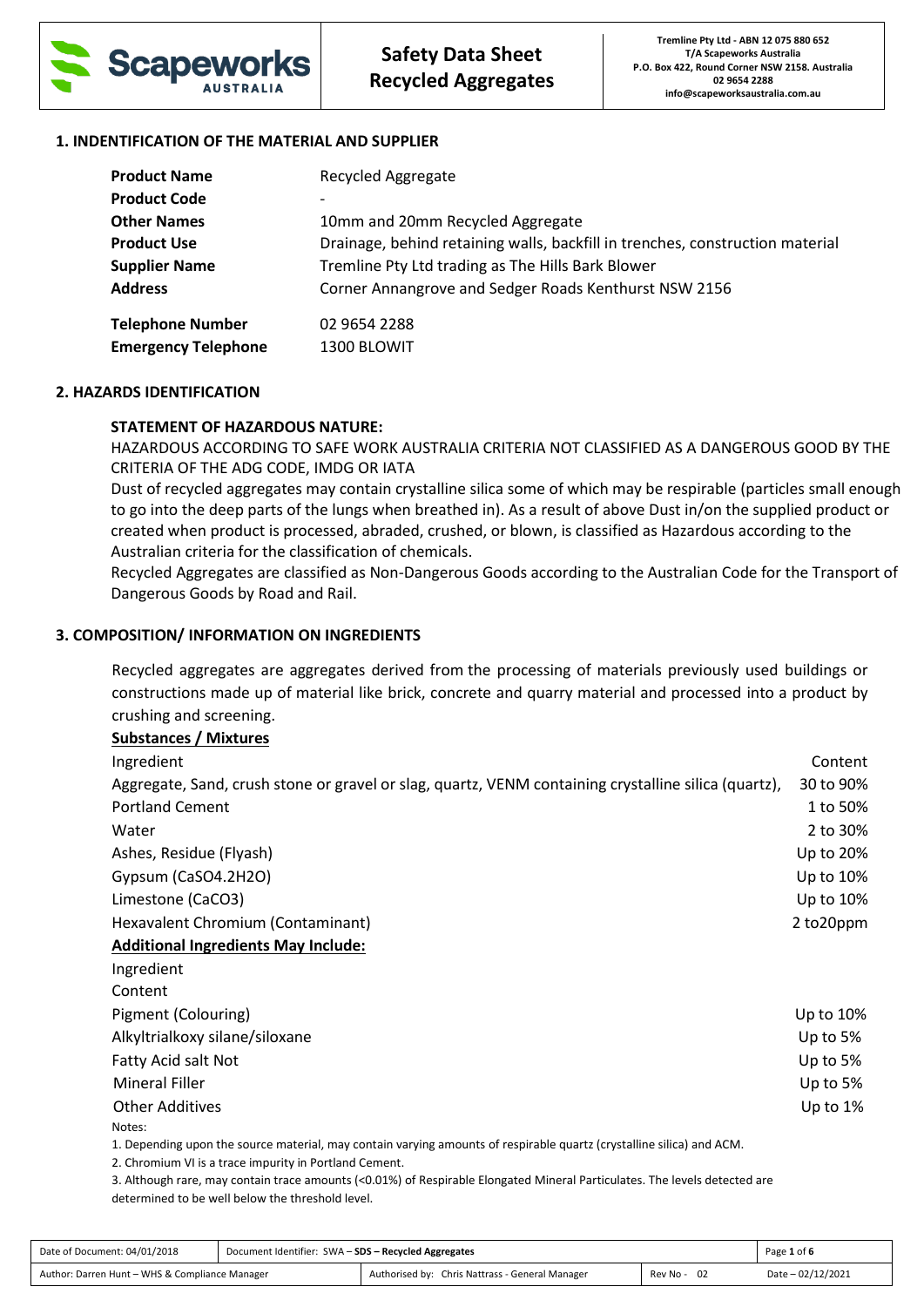

## **4. FIRST AID MEASURES**

|             | Inhalation - If inhaled, remove to fresh air. If not breathing, give artificial respiration. If breathing is difficult, |
|-------------|-------------------------------------------------------------------------------------------------------------------------|
| give        |                                                                                                                         |
|             | oxygen. Seek medical attention if symptoms persist.                                                                     |
| Ingestion - | If swallowed immediately rinse mouth with water. Give plenty water to drink.                                            |
|             | Never give anything by mouth to an unconscious person. Seek immediate medical attention.                                |
| Skin -      | If skin or hair contact occurs, immediately remove contaminated clothing and wash skin and                              |
| hair        |                                                                                                                         |

 thoroughly with soap and plenty of water. Seek medical attention if symptoms persist. Launder protective clothing before re-use.

**Eyes -** If in eyes, hold eyelids apart and flush the eye continuously with large amounts of water for at least 15 minutes. Seek medical attention if symptoms persist.

# **Most important symptoms and effects, both acute and delayed**

Some Individuals may exhibit an allergic response upon exposure to this product, possibly due to the trace amounts of chromium present. Chronic exposure to crystalline silica may result in lung fibrosis (silicosis). Principal symptoms of silicosis include coughing and breathlessness. Crystalline silica and hexavalent chromium compounds are classified as carcinogenic to humans (IARC Group 1).

## **5. FIRE FIGHTING MEASURES**

Non-flammable. Non-combustible

Use an extinguishing agent suitable for the surrounding fire.

### **6. ACCIDENTAL RELEASE MEASURES**

**Wear Personal Protective Equipment (PPE)** as detailed in Section 8 of this SDS. Clear area of all unprotected personnel. Ventilate area where possible. Contact emergency services where appropriate.

### **Prevent product from entering drains and waterways**

Contain spillage, keep moist and place in suitable containers for disposal or reapplication. Within enclosed environments clean spill site using wet methods or an approved industrial vacuum device. Avoid generating dust.

### **7. HANDLING AND STORAGE**

### **Before use carefully read the SDS.**

### **Installing**

Install and handle only with water added to the product, Including through any loading and stockpiling. A perimeter and exclusion zone of 10m is to be established when installing this product. Only trained personnel/workers to install this product.

# Refer to - 8. EXPOSURE CONTROLS/PERSONAL PROTECTION

### **The use of safe work practices**

It is recommended to avoid eye or skin contact and inhalation. Silica dust can be generated when product is handled, limit for asbestos in accordance with AS4964-2004 is 0.1g / kg.

Observe good personal hygiene, including washing hands before eating.

All stockpiles and dumps should be inspected, maintained, and damp.

This product is recycled through the system of crushing and screening.

Keep product moist to prevent any development of dust.

| Date of Document: 04/01/2018                   | Document Identifier: SWA - SDS - Recycled Aggregates |                                                 |             | Page 2 of 6       |
|------------------------------------------------|------------------------------------------------------|-------------------------------------------------|-------------|-------------------|
| Author: Darren Hunt - WHS & Compliance Manager |                                                      | Authorised by: Chris Nattrass - General Manager | Rev No - 02 | Date - 02/12/2021 |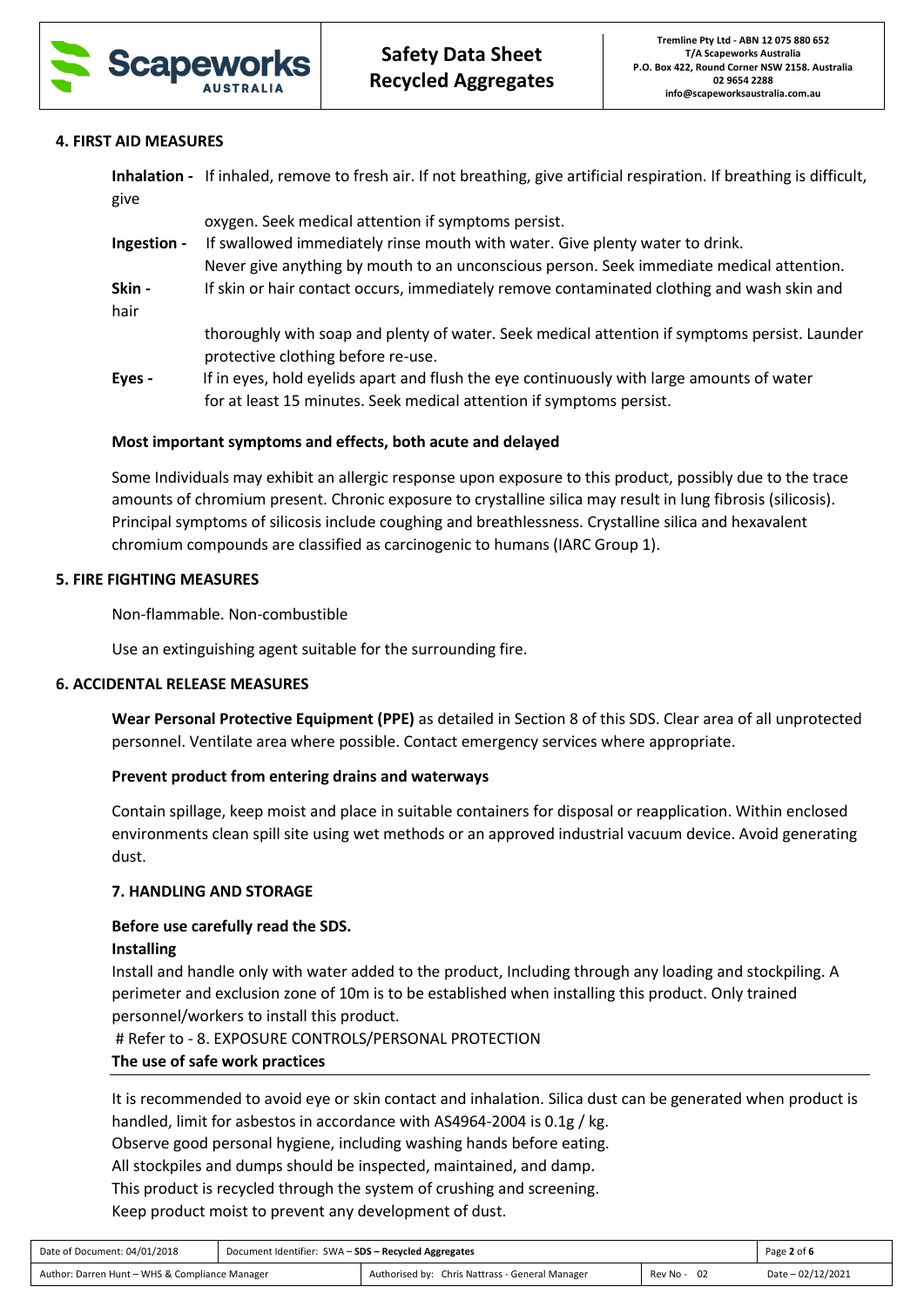

## **8. EXPOSURE CONTROL/ PERSONAL PROTECTION**

## **Exposure standards**

| Ingredient               | Reference | TWA |       | <b>STEL</b> |       |
|--------------------------|-----------|-----|-------|-------------|-------|
|                          |           | ppm | mg/m3 | ppm         | mg/m3 |
| QUARTZ (RESPIRABLE DUST) | SWA (AUS) |     | 0.1   |             |       |
| CHROMIUM (VI) COMPOUNDS  | SWA (AUS) |     | 0.05  |             |       |
| PORTLAND CEMENT          | SWA (AUS) |     | 10    |             |       |

limit for asbestos in this product in accordance with AS4964-2004 is 0.1g / kg.

## **Biological limits**

No biological limit values have been entered for this product.

## **Engineering Controls**

Avoid inhalation. Use in well ventilated areas. Where an inhalation risk exists, mechanical extraction ventilation is recommended. Maintain Quartz (Crystalline Silica) levels below the recommended exposure standard.

Keep product moist, never allow dust to be generated.

## **PPE Personal protective equipment**

PPE should meet recommended national standards. Check with PPE suppliers.

## **Eye / Face**

Wear safety glasses or dust-proof goggles when handling material to avoid contact with eyes.

### **Hands**

Wear PVC, rubber or cotton gloves when handling material to prevent skin contact.

### **Body**

Wear long sleeved shirt and full-length trousers.

### **Respiratory**

Where an inhalation risk exists wear a Class P1 (Particulate) respirator, dependent on a site-specific risk assessment.

# **Maintenance of PPE**

Clean all PPE after handling product, dispose of unwanted or damaged items. Wash clothing separately.

# **9. PHYSICAL AND CHEMICAL PROPERTIES**

### **Information on basic physical and chemical properties**

| Appearance               | MOULDABLE GENERALLY GREY MIXTURE                         |
|--------------------------|----------------------------------------------------------|
| Odour                    | <b>SLIGHT ODOUR</b>                                      |
| Flammability             | NON-FLAMMABLE                                            |
| Flash point              | <b>NOT RELEVANT</b>                                      |
| Boiling point            | <b>NOT RELEVANT</b>                                      |
| Melting point            | $>1200^{\circ}$ C                                        |
| Evaporation rate         | NOT AVAILABLE - only moisture content                    |
| рH                       | $7 - 12$ (depending on the nature of recycled materials) |
| Vapour density           | <b>NOT AVAILABLE</b>                                     |
| Specific gravity         | 2.32                                                     |
| Solubility (water)       | <b>INSOLUBLE</b>                                         |
| Vapour pressure          | <b>NOT AVAILABLE</b>                                     |
| Upper explosion limit    | <b>NOT RELEVANT</b>                                      |
| Lower explosion limit    | <b>NOT RELEVANT</b>                                      |
| Partition coefficient    | <b>NOT AVAILABLE</b>                                     |
| Autoignition temperature | <b>NOT AVAILABLE</b>                                     |

| Date of Document: 04/01/2018                   | Document Identifier: SWA - SDS - Recycled Aggregates |                                                 |             | Page 3 of 6       |
|------------------------------------------------|------------------------------------------------------|-------------------------------------------------|-------------|-------------------|
| Author: Darren Hunt - WHS & Compliance Manager |                                                      | Authorised by: Chris Nattrass - General Manager | Rev No - 02 | Date - 02/12/2021 |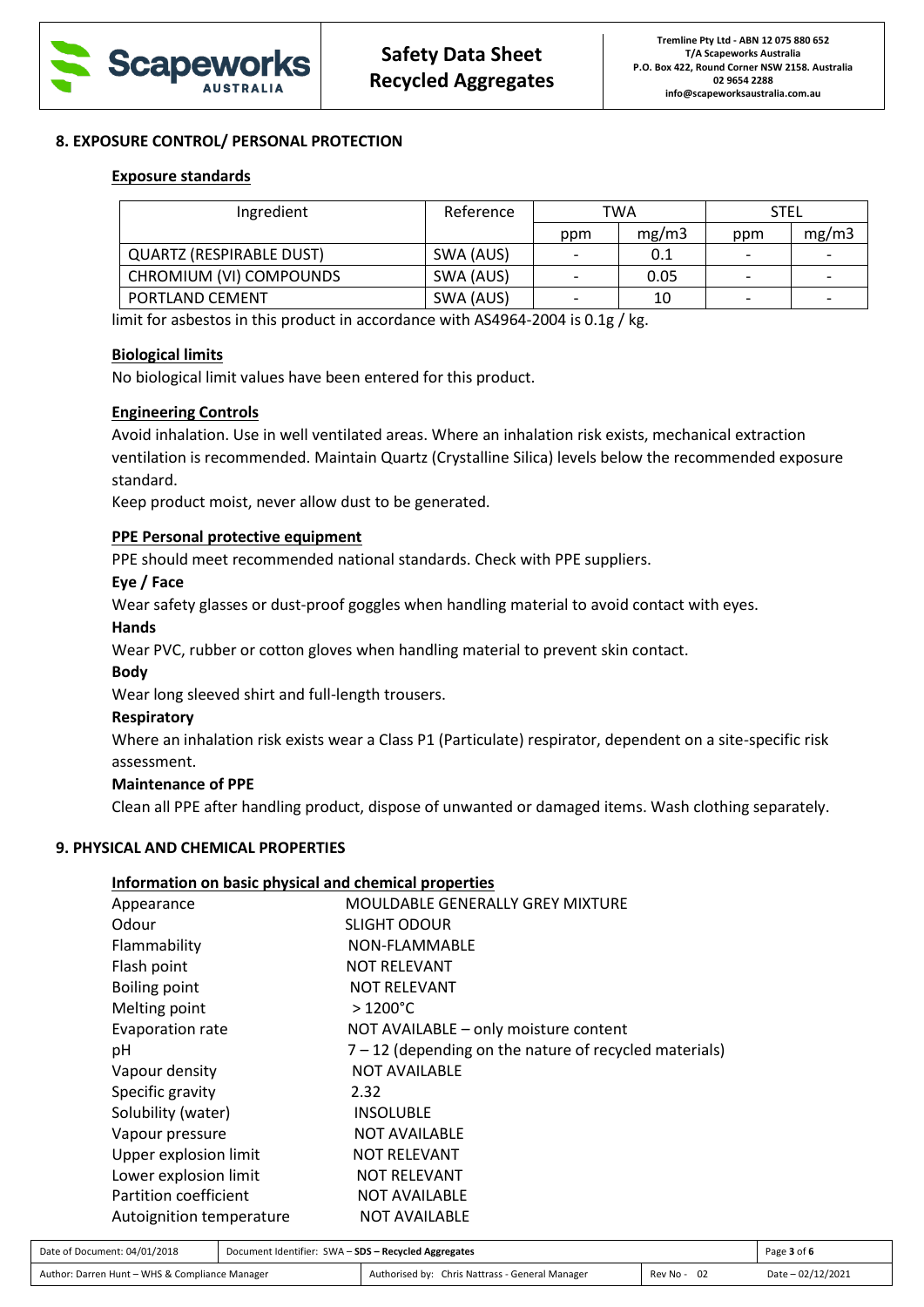

Decomposition temperature NOT AVAILABLE Viscosity NOT AVAILABLE Explosive properties NOT EXPLOSIVE Oxidising properties NON-OXIDISING Odour threshold NOT AVAILABLE **Other information** Bulk density 1.32 t/m3

Particle Size Ranging from dust (<6mm) up to 90mm

# **10. STABILITY AND REACTIVITY**

# **Reactivity**

Carefully review all information provided in section 10

# **Chemical stability**

Stable under recommended conditions of storage.

# **Possibility of hazardous reactions**

Polymerization will not occur.

# **Conditions to avoid**

Avoid wetting product to a point of slurry. Avoid dust generation.

# **Incompatible materials**

Incompatible with oxidising agents (eg. hypochlorites) and strong acids (eg. hydrofluoric acid).

# **Hazardous decomposition products**

May evolve toxic gases if heated to decomposition (>1200°C).

# **11. TOXICOLOGY INFORMATION**

# **Acute toxicity**

No known toxicity data is available for this product. Based on available data, the classification criteria are not met. **Skin**

Contact with powder or wetted form may result in irritation, rash, dermatitis and possible burns with prolonged and repeated contact.

# **Eye**

Contact may result in irritation, lacrimation, pain, redness, corneal burns and possible permanent damage.

# **Sensitization**

Some individuals may exhibit an allergic response upon exposure to this product, possibly due to the race amounts of chromium present.

# **Mutagenicity**

Insufficient data available to classify as a mutagen.

# **Carcinogenicity**

This product contains crystalline silica and trace amounts of hexavalent chromium compounds which are classified as carcinogenic to humans (IARC Group 1). However, there is sufficient information to conclude that the relative risk of lung cancer is increased in persons with silicosis. Therefore, preventing the onset of silicosis will also reduce the cancer risk.

# **Reproductive**

Insufficient data available to classify as a reproductive toxin.

# **STOT – single exposure**

Over exposure may result in irritation of the nose and throat, with coughing. Pre-existing upper respiratory and lung diseases including asthma and bronchitis may be aggravated.

# **STOT – repeated exposure**

| Date of Document: 04/01/2018                   | Document Identifier: SWA - SDS - Recycled Aggregates |                                                 |             | Page 4 of 6       |
|------------------------------------------------|------------------------------------------------------|-------------------------------------------------|-------------|-------------------|
| Author: Darren Hunt - WHS & Compliance Manager |                                                      | Authorised by: Chris Nattrass - General Manager | Rev No - 02 | Date - 02/12/2021 |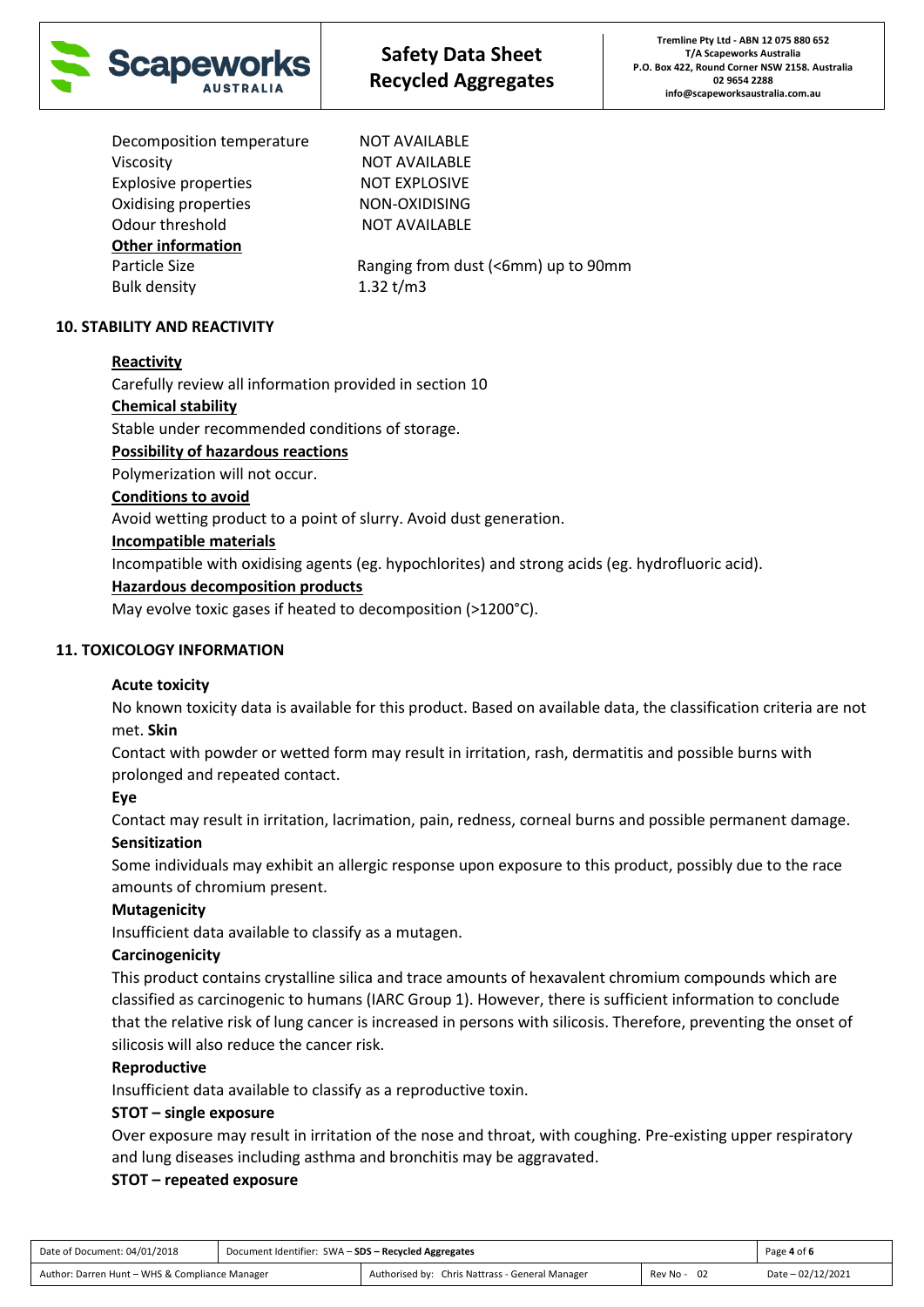

Repeated exposure to respirable silica may result in pulmonary fibrosis (silicosis). Silicosis is a fibronodular lung disease caused deposition in the lungs of fine respirable particles of crystalline silica. Principal symptoms of silicosis are cough and breathlessness.

# **Aspiration**

This product is not expected to present an aspiration hazard.

# **12. ECOLOGICAL INFORMATION**

# **Toxicity**

The main component/s of this product are not anticipated to cause any adverse effects to the environment. **Persistence and degradability**

Product is persistent and non-degradable.

# **Bio accumulative potential**

This product is not expected to bioaccumulate.

# **Mobility in soil**

A low mobility would be expected in a landfill situation.

# **Other adverse effects**

Prevent contamination of drains or waterways.

# **13. DISPOSAL CONSIDERATIONS**

# **Waste treatment methods**

Waste disposal Reuse or recycle where possible. Alternatively, ensure product is kept moist to prevent dust generation and dispose of within an approved landfill site. Contact the manufacturer for additional information. Dispose of in accordance with relevant local legislation.

# **14. TRANSPORT INFORMATION**

NOT CLASSIFIED AS A DANGEROUS GOOD BY THE CRITERIA OF THE ADG CODE, IMDG OR IATA Loads are to be covered at all times during transportation

# **15. REGULATORY INFORMATION**

Silicon dioxide is listed in the Australian Inventory of Chemical Substances (AICS).

# **Safety, health, and environmental regulations/legislation specific for the substance or mixture**

# **Poison schedule**

A poison schedule number has not been allocated to this product using the criteria in the Standard for the Uniform Scheduling of Medicines and Poisons (SUSMP).

# **Classifications**

Xi; Irritant, Xn; Harmful

# **Risk phrases**

R43: May cause sensitisation by skin contact.

R48/20: Harmful: danger of serious damage to health by prolonged exposure through inhalation.

# **Safety phrases**

S22: Do not breathe dust.

S24/25: Avoid contact with skin and eyes.

S36/37/39: Wear suitable protective clothing, gloves and eye/face protection.

S45: In case of accident or if you feel unwell seek medical advice immediately.

# **Inventory listing(s)**

AUSTRALIA: AICS (Australian Inventory of Chemical Substances)

All components are listed on AICS, or exempt.

| Date of Document: 04/01/2018                   | Document Identifier: SWA - SDS - Recycled Aggregates |                                                 |             | Page 5 of 6       |
|------------------------------------------------|------------------------------------------------------|-------------------------------------------------|-------------|-------------------|
| Author: Darren Hunt - WHS & Compliance Manager |                                                      | Authorised by: Chris Nattrass - General Manager | Rev No - 02 | Date - 02/12/2021 |